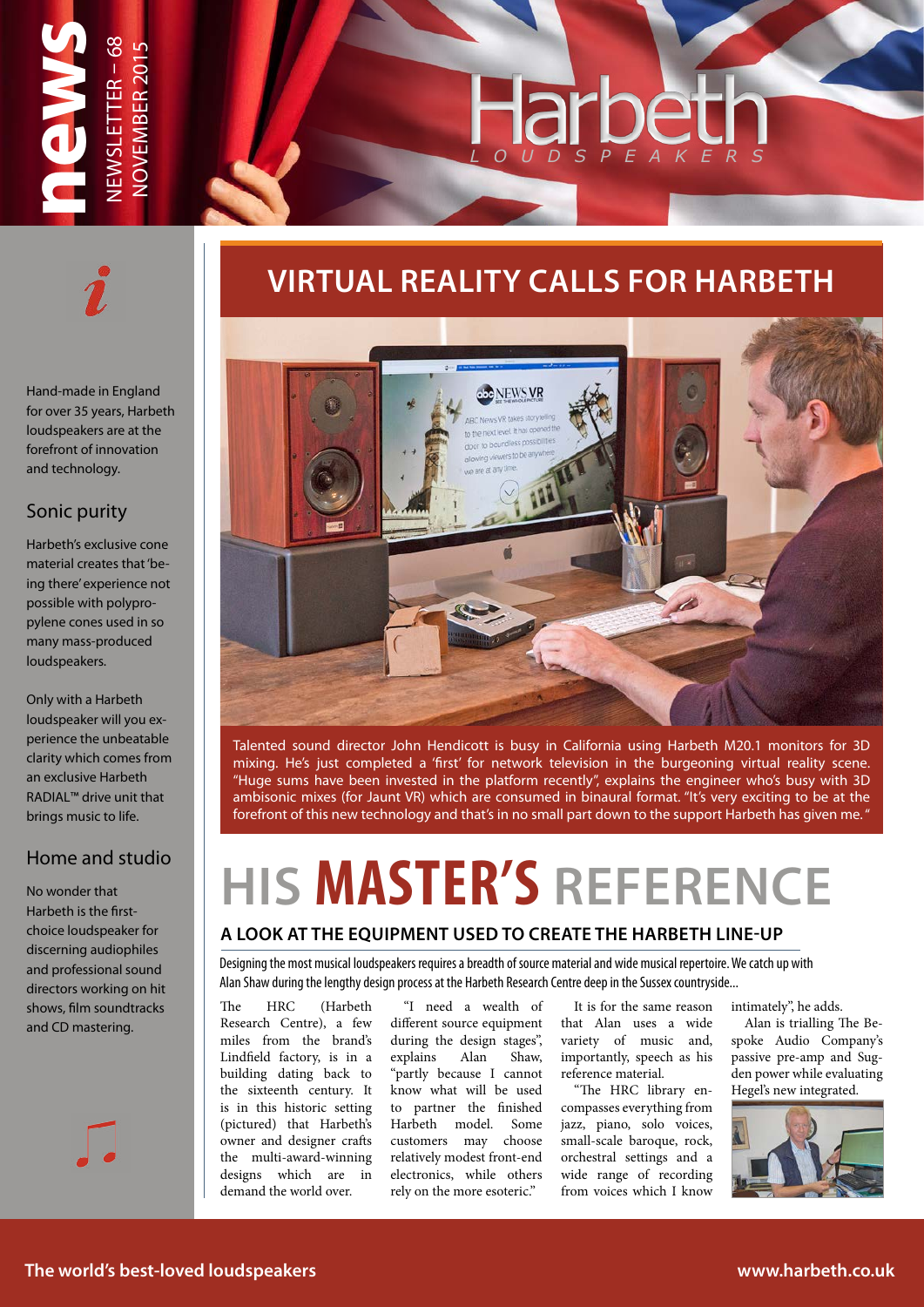# **2 | Harbeth NEWS | NOVEMBER 2015**



### **CONTACT**

Harbeth Audio is proudly an independent British company, wholly owned by the designer. This gives us complete control over our destiny and allows us to create products that are truly sought-after around the world.

Send your stories for inclusion in our regular newsletters to the editor, ideally with high-resolution photographs.

THE EDITOR Trevor Butler

Harbeth Audio Ltd 3-4 Enterprise Park Lindfield, West Sussex England RH16 2LH

Email: sound@ harbeth.co.uk

Tel: +44 (0)1444 484371

Fax: +44 (0)1444 848 685.



Keep up-to-date with news from the worldwide Harbeth family by following us on Twitter @HarbethHQ and liking us on Facebook: facebook.com/ HarhethHO



### PICTURE OF THE MONTH - BELGIUM DEALER'S MUSICAL MONASTERY



A weekend in Belgium's St Martinus Pastory provided the ideal opportunity for high-end dealer Gydotron to demonstrate their best brands. Although the Harbeth P3ESRs were among the smallest speakers used at the event, they proved to be the most awe-inspiring and most musically satisfying setup of the entire show for many. The stunning photo of the Harbeth room was taken by Sven Verbruggen – www.verbruci.nl

## ROCKING STATE-SIDE

**New model wins hearts and minds at major USA audio event as audiophiles clamour to hear the Harbeth M40.2 'ultimate reference' monitor loudspeaker**



for *[Part-Time Audiophile](http://parttimeaudiophile.com/2015/10/13/harbeth-and-vinnie-rossi-a-capacity-for-fine-midrange/)* how Harbeth "seems to nail the midrange", while *[Stereophile](http://www.stereophile.com/content/day-one-herb-reichert)*'s Herb Reichert wrote, "I have not found anything not to love about Vinnie's

w r ites

Americans lapped up the sound of Harbeth's new Monitor 40.2 at the first USA showing as a state of excitement filled room 449 at the Rocky

Mountain Audio Fest (RMAF) in Denver.

Resting on Resonant Woods stands, the new loudspeakers were partnered with the latest



LIO electronics from Vinnie Rossi. And it was quite a combo judging from comments posted on international forums, including:

came out swinging haymakers and kickin' ass. Your room was so fun and enjoyable."

"Just flat out awesome, good job!"

"Right up there with my three favourites if not *the* favourite."

The media also loved the sound. Lee Scoggins



A HUGE RECEPTION FOR HARBETH AT THE INDONESIAN HIGH-END SHOW

## **Show stopper**

Crowds flocked to the high-end audio show in Jakarta and gave a rapturous local reception to Harbeth's Super HL5*plus*.

The hotel Peninsula was packed for the popular IHEAC show organised by the Indonesia High End Audio Club.

"Everyone liked the Harbeth SHL5*plus* which we used with some McIntosh tube amplification", explains Lukito Tjahyadi from Harbeth Indonesia/Victory Audio. "We had one of the best sounds of the show as visitors kept commenting!"

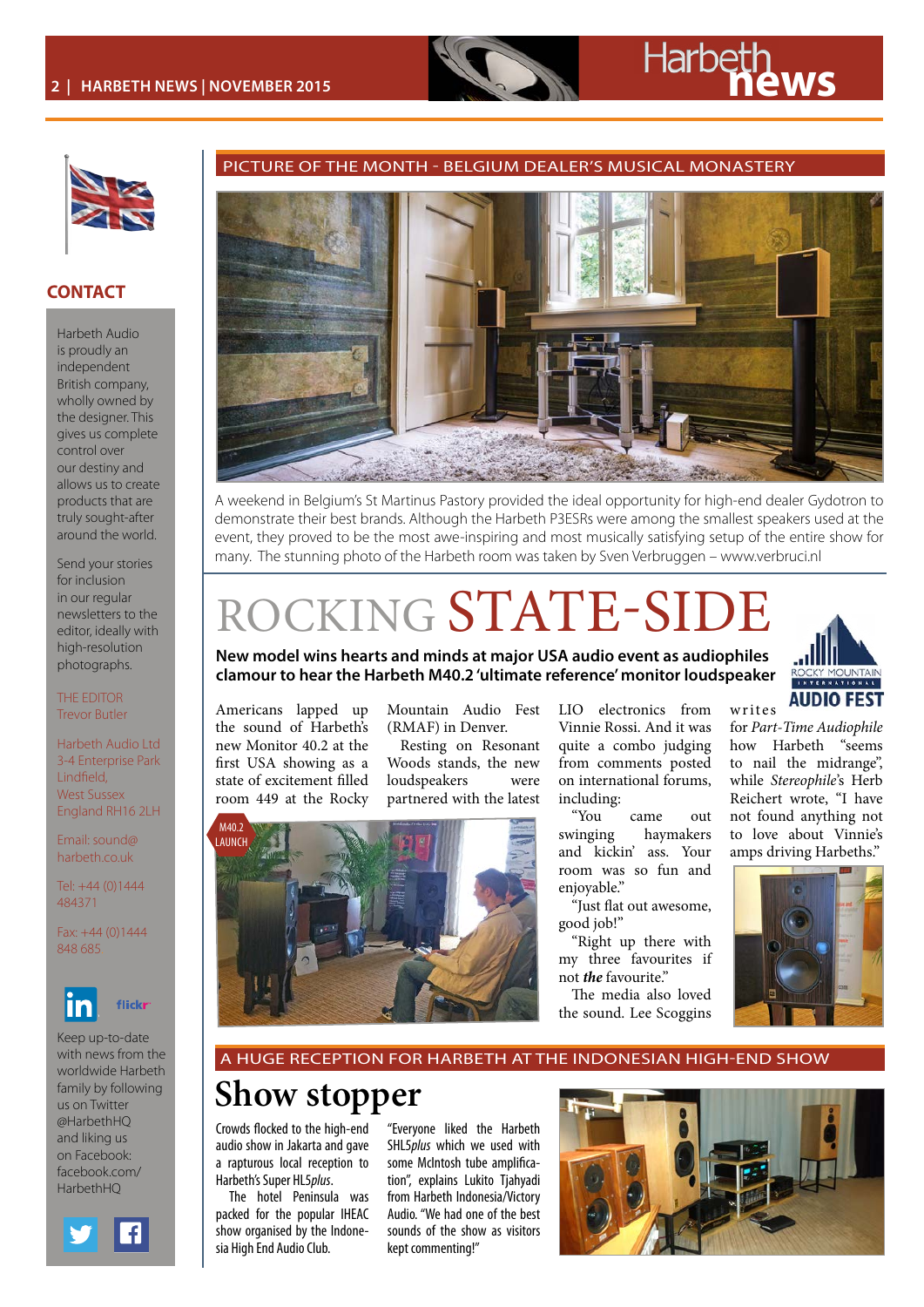

## **Dutch enjoy fine music**

Seeking out the best sound, audiophiles flock to The Netherlands main audio event

For an entire weekend, the<br>Eindhoven Conference Conference Centre Koningshof was crowded with music lovers. X-Fi is the Big Dutch audio event; big with a capital B.

"Harbeth was very well received", said Garmt van der Zel from Harbeth Benelux which showcased the Super HL5*plus* with Resolution Audio electronics from the USA. Down the corridor, new Harbeth dealer AudioTweaks used SPEC amplification (from Japan).

The dealer's proprietor Piet de Vries is pictured

(right) with Trevor Butler from Harbeth's marketing department who attended the event to meet customers.



OF THE YEAR?

### **HARBETH PROVIDES CONTENDER FOR ANNUAL SPEAKER AWARD**



Acknowledging Harbeth's "enviable reputation" and "large following around the world", *StereoNet*'s Mark Gusew is obviously highly impressed with the brand's Super HL5*plus*.

"The very first impression ... was very positive. They are a loudspeaker with a wide array of capabilities", the writer discovered.

Living with the Harbeth speakers for a while Mark notes, "I have to admit that I wasn't expecting them to neutralise to the extent that they did and to sound so darn good. They played very well

in my small listening room, but also sounded even better in a large open space."

With some of his favourite tunes, the writer discovered just how musical the SHL5*plus*  is: "They have an innate ability to draw you in to the sound and to be immersed in the experience. For instance, playing *Miss Bea* by the McCoy Tyner Quartet was eye-opening in the way that all the instruments played so cleanly in their own space within the soundstage. Apparent was the pure and liquid midrange that allowed me to rel-



ish the tonality of each of them, especially the tenor saxophone of Joe Henderson. His playing imparted a sense of freedom and calming carefreeness that I really enjoyed."

While playing *Tides*  by Nitin Sawhney, Mark says how much he "was immediately drawn into the music and the accuracy of the piano,

and the fine detail and phrasing of the cymbal work. It was beautiful and engaging, relaxed and yet dynamic, full of natural harmonics and colourful tones. It sounded right and I didn't wish for anything more"

The full review is available online at [www.stereonet.com](http://www.stereo.net.au/reviews/review-harbeth-super-hl5plus-loudspeakers/P1)



### HARBETH MINI-MONITORS AT HEART OF FRENCH APARTMENT SYSTEM

## **Sweet home sounds**

P3ESR mini-monitors are at the centre of a recently-installed system by Harbeth France. The sumptuous Parisian apartment boasts a glorious sound from the 200,000 Euro system which also features a pair of Kondo Gakuon 2 and a Kondo M1000 MK2

pre-amplifier plus a full digital system of Esoteric  $P1 + D1$ .

"The customer is very happy", says Marc Chassonnery of Harbeth France. "The P3s perform perfectly, filling the fiftysquare-metre room with gorgeous sounds. *Par excellence*!"





In its Buyer's Guide for 2016, *The Absolute Sound* highlights Harbeth's Super HL5*plus*. The collection of recom-<br>mended components components features the best that's available. The Guide says, "Alan Shaw's new SHL5*plus* is one of the most beautiful-sounding speakers...."

### **POSTING RECORD**



Harbeth's owner and designer is marking his five-thousandth post on the brand's forum. Alan Shaw's landmark message on the [Harbeth](http://http://www.harbeth.co.uk/usergroup/forum.php) [User Group](http://http://www.harbeth.co.uk/usergroup/forum.php) equates to an average one-and-ahalf posts a day, every day for ten years. That's some commitment!

### **STANDING PROUD**



O n l i n e magazine *T h e - E a r*  welcomed the arrival

of German Tonträger stands for the Harbeth range. [www.the-ear.net](http://www.the-ear.net/review-hardware/tontr%C3%A4ger-audio-reference-p3-stands-speaker-stands)